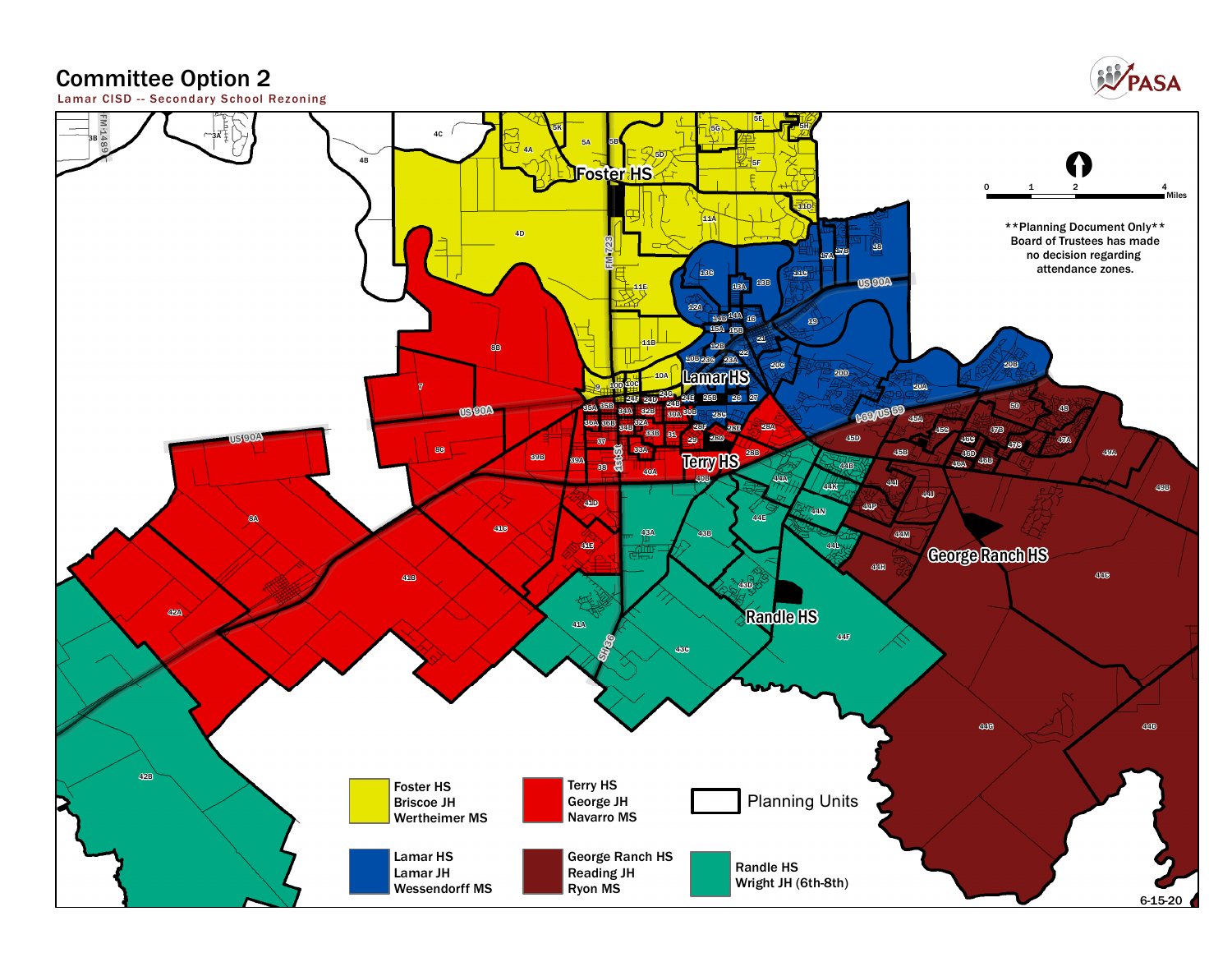## **Committee Option 2**



**Lamar CISD - - Secondar y School Rezoning**